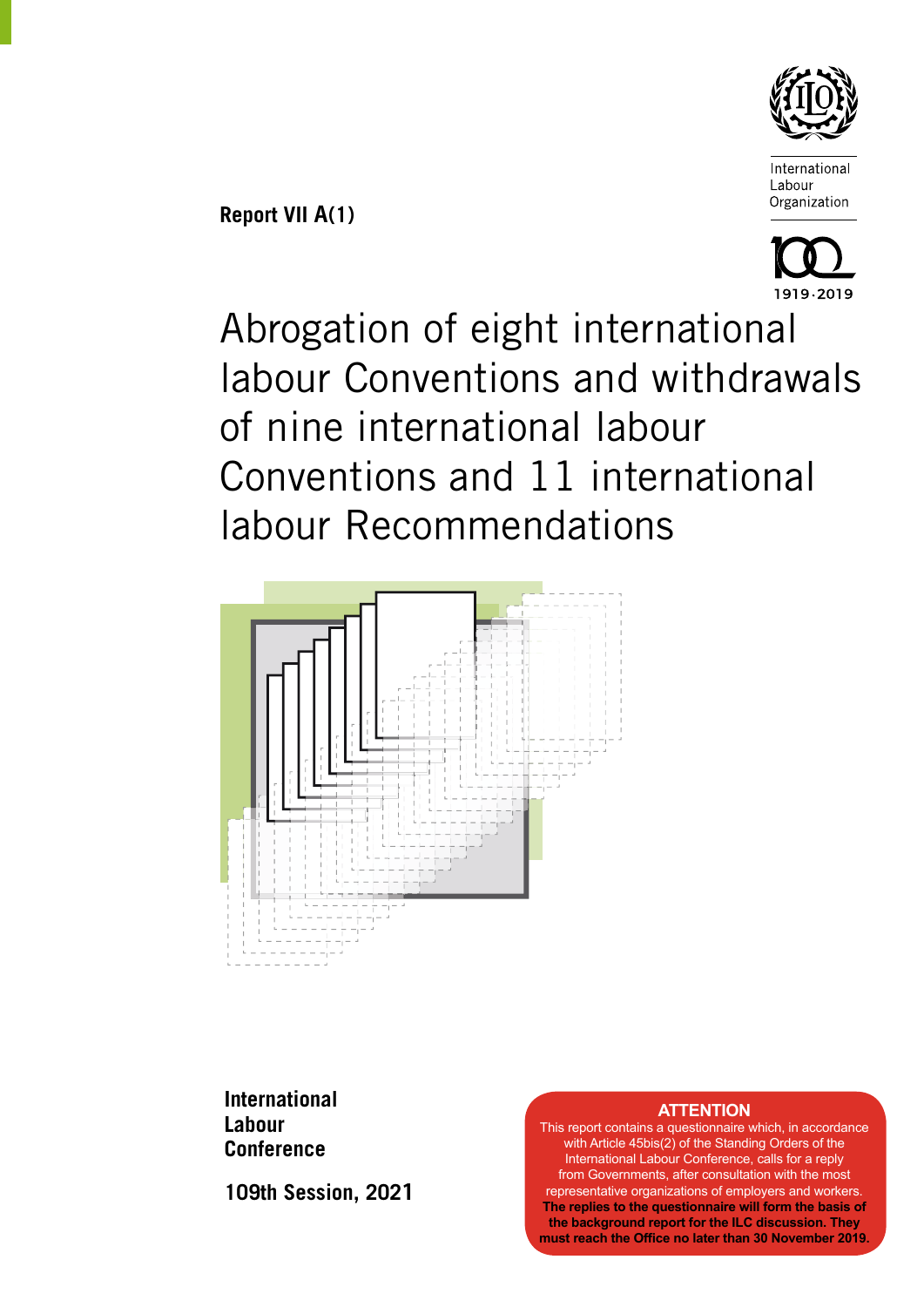**International Labour Conference, 109th Session, 2021**

**Report VII/A(1)**

**Abrogation of eight international labour Conventions and withdrawal of nine international labour Conventions and 11 international labour Recommendations**

**Seventh item on the agenda**

**International Labour Office, Geneva**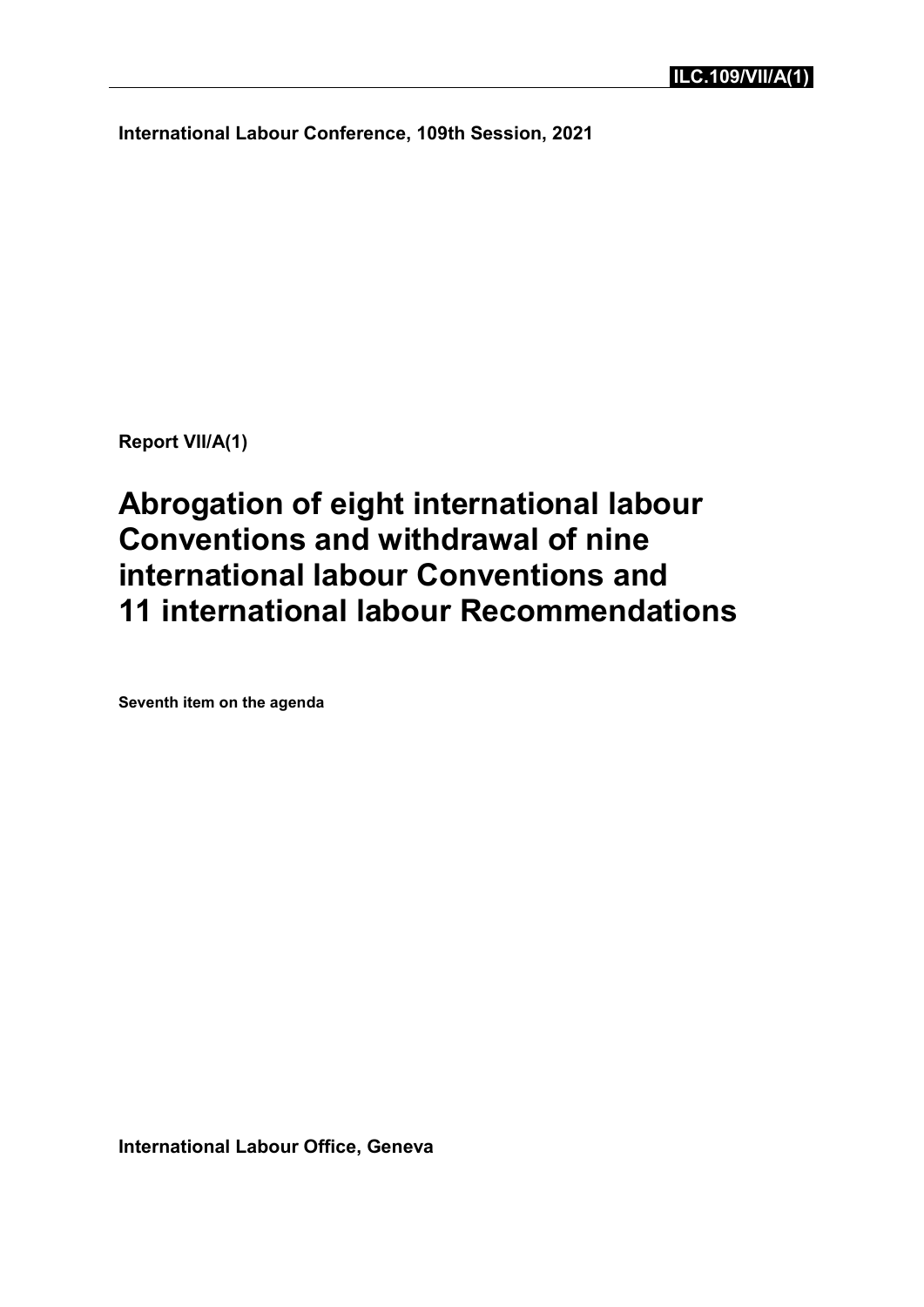ISBN 978-92-2-132404-1 (print) ISBN 978-92-2-132405-8 (Web pdf) ISSN 0074-6681

*First edition 2018*

Information on ILO publications and digital products can be found at: [www.ilo.org/publns.](http://www.ilo.org/publns)

Formatted by TTE: Confrep-ILC109-VII A(1)-[RELME-201204-001]-En.docx Printed by the International Labour Office, Geneva, Switzerland

The designations employed in ILO publications, which are in conformity with United Nations practice, and the presentation of material therein do not imply the expression of any opinion whatsoever on the part of the International Labour Office concerning the legal status of any country, area or territory or of its authorities, or concerning the delimitation of its frontiers.

Reference to names of firms and commercial products and processes does not imply their endorsement by the International Labour Office, and any failure to mention a particular firm, commercial product or process is not a sign of disapproval.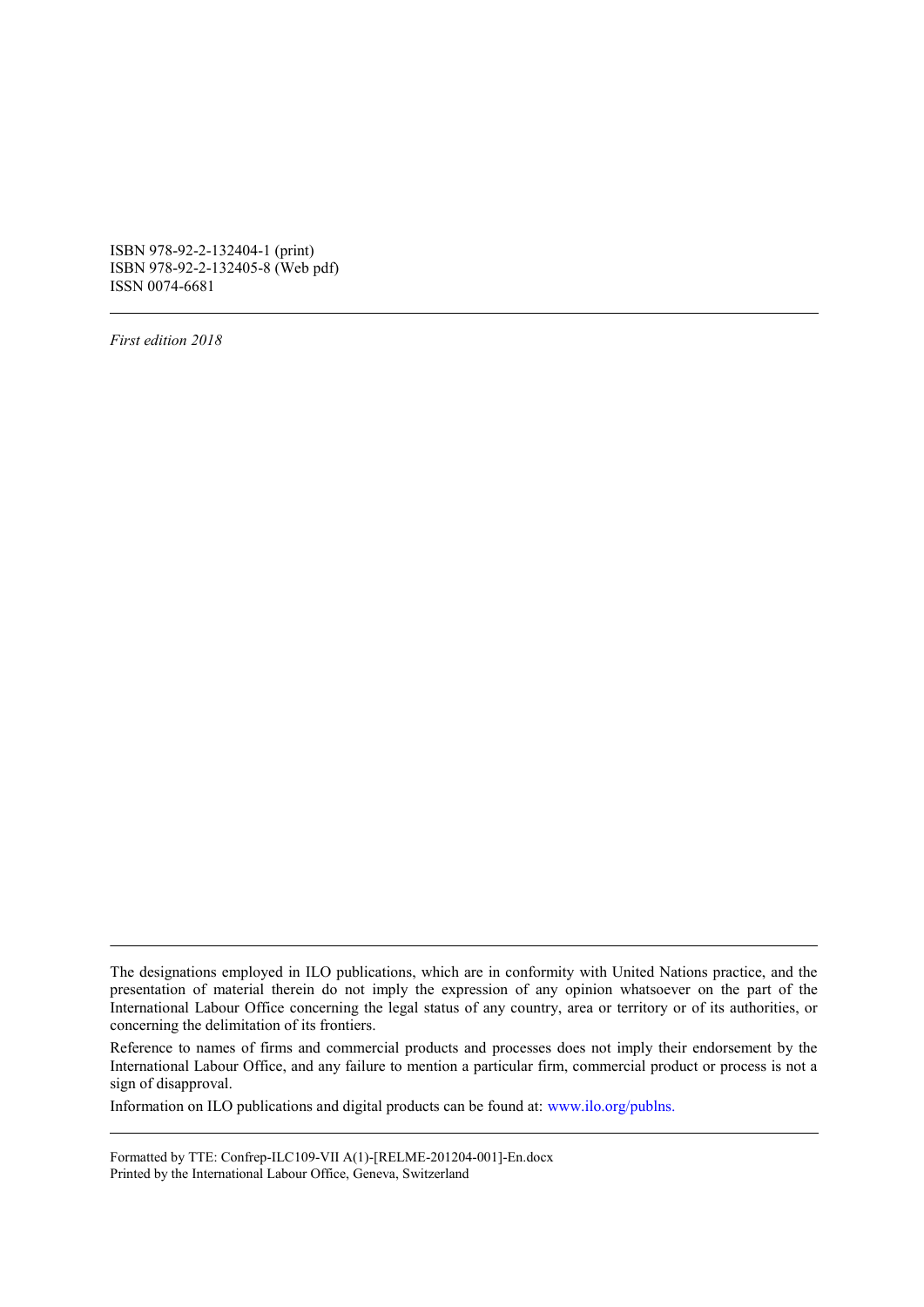# **Contents**

#### *Page*

| Status of Recommendations Nos 27, 31, 49, 107, 137, 139, 153, 154, |  |
|--------------------------------------------------------------------|--|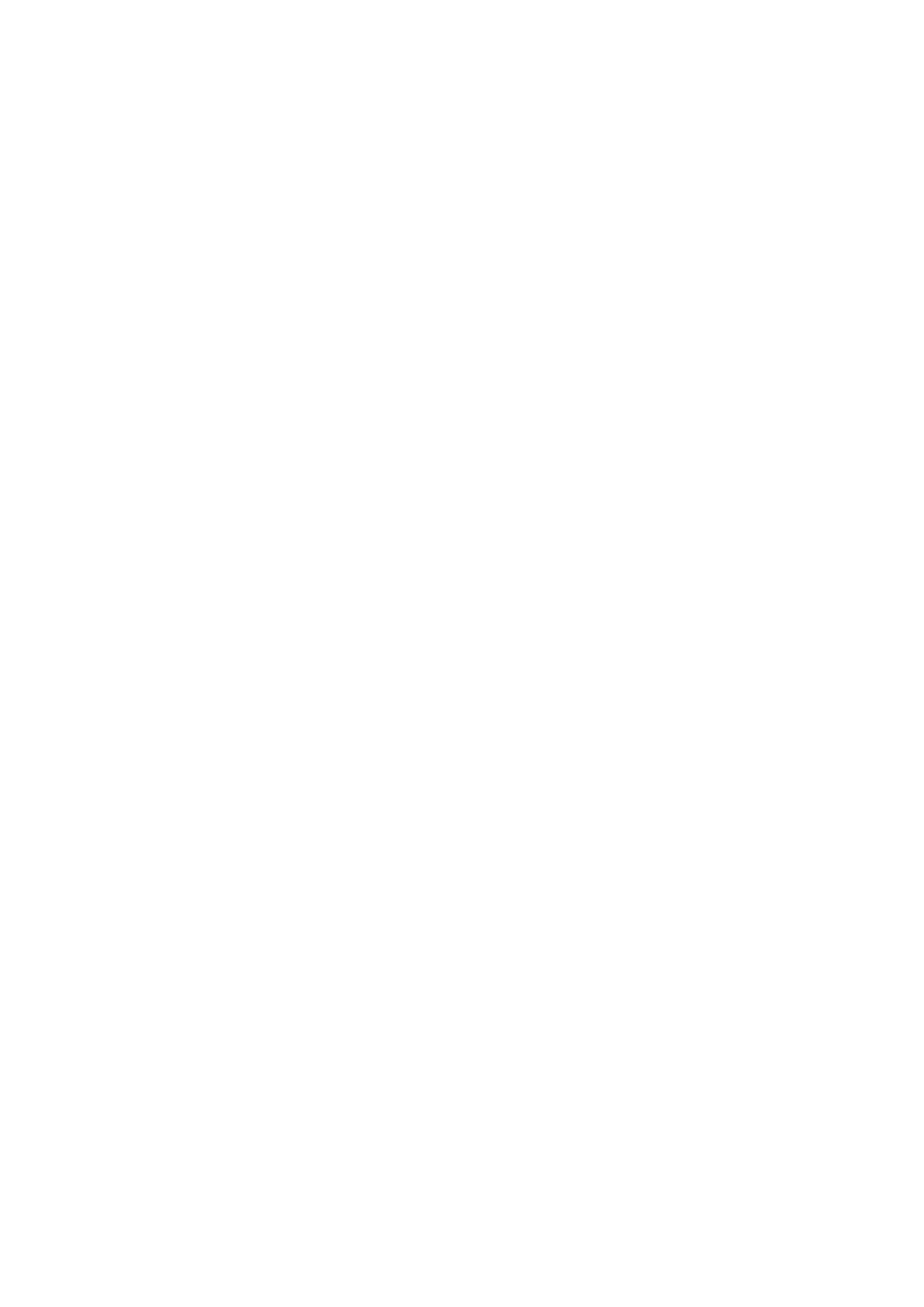# <span id="page-5-0"></span>**Introduction**

At its 331st Session (October–November 2017) and at its 334th Session (October– November 2018), the Governing Body of the International Labour Office decided to place on the agenda of the 109th Session (2020) of the International Labour Conference the question of the abrogation of eight Conventions as well as the withdrawal of nine Conventions and 11 Recommendations. 1

The following Conventions were placed on the agenda for abrogation: the Unemployment Indemnity (Shipwreck) Convention, 1920 (No. 8); the Placing of Seamen Convention, 1920 (No. 9); the Medical Examination of Young Persons (Sea) Convention, 1921 (No. 16); the Officers' Competency Certificates Convention, 1936 (No. 53); the Medical Examination (Seafarers) Convention, 1946 (No. 73); the Certification of Able Seamen Convention, 1946 (No. 74); the Paid Vacations (Seafarers) Convention (Revised), 1949 (No. 91); and the Continuity of Employment (Seafarers) Convention, 1976 (No. 145).

The following Conventions and Recommendations were placed on the agenda for withdrawal: the Minimum Age (Sea) Convention, 1920 (No. 7); the Holidays with Pay (Sea) Convention, 1936 (No. 54); the Hours of Work and Manning (Sea) Convention, 1936 (No. 57); the Paid Vacations (Seafarers) Convention, 1946 (No. 72); the Wages, Hours of Work and Manning (Sea) Convention, 1946 (No. 76); the Wages, Hours of Work and Manning (Sea) Convention (Revised), 1949 (No. 93); the Wages, Hours of Work and Manning (Sea) Convention (Revised), 1958 (No. 109); the Recruitment and Placement of Seafarers Convention, 1996 (No. 179); the Seafarers' Hours of Work and the Manning of Ships Convention, 1996 (No. 180); the Repatriation (Ship Masters and Apprentices) Recommendation, 1926 (No. 27); the Prevention of Industrial Accidents Recommendation, 1929 (No. 31); the Hours of Work and Manning (Sea) Recommendation, 1936 (No. 49); the Seafarers' Engagement (Foreign Vessels) Recommendation, 1958 (No. 107); the Vocational Training (Seafarers) Recommendation, 1970 (No. 137); the Employment of Seafarers (Technical Developments) Recommendation, 1970 (No. 139); the Protection of Young Seafarers Recommendation, 1976 (No. 153); the Continuity of Employment (Seafarers) Recommendation, 1976 (No. 154); the Repatriation of Seafarers Recommendation, 1987 (No. 174); the Recruitment and Placement of Seafarers Recommendation, 1996 (No. 186); and the Seafarers' Wages, Hours of Work and the Manning of Ships Recommendation, 1996 (No. 187).

The decision of the Governing Body was based on the recommendations formulated at the third meeting of the Standards Review Mechanism Tripartite Working Group (SRM TWG) held from 25 to 29 September 2017 and at the third meeting of the Special Tripartite Committee (STC) established under the Maritime Labour Convention, 2006, as amended

-

<sup>1</sup> [GB.331/INS/2\(Add.\);](https://www.ilo.org/wcmsp5/groups/public/---ed_norm/---relconf/documents/meetingdocument/wcms_585869.pdf) [GB.334/INS/2/1.](https://www.ilo.org/wcmsp5/groups/public/---ed_norm/---relconf/documents/meetingdocument/wcms_646480.pdf)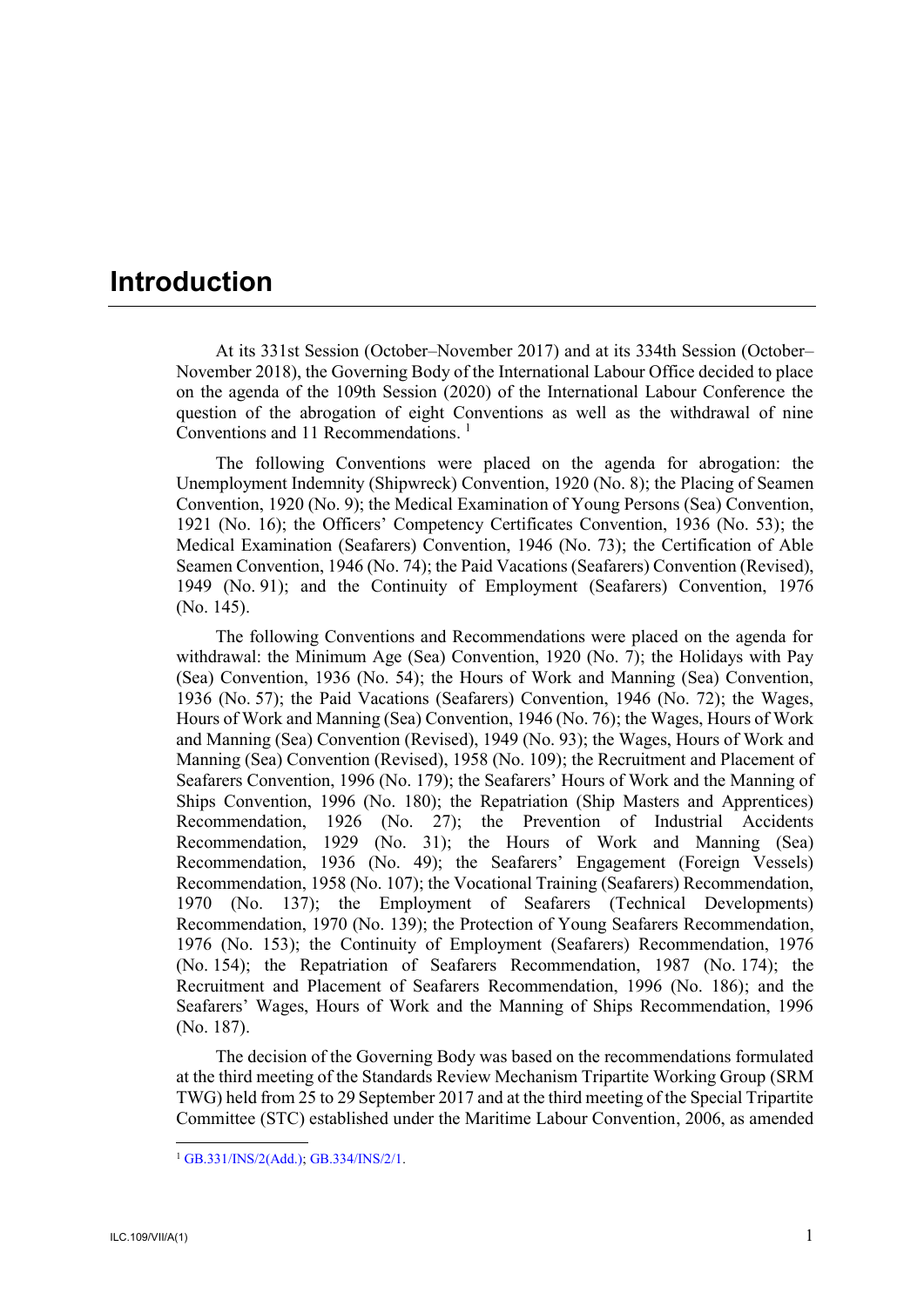(MLC, 2006), <sup>2</sup> held from 23 to 27 April 2018. The STC was tasked with the review of 68 maritime instruments by the SRM TWG. <sup>3</sup>

This will be the third time that the International Labour Conference will be called upon to decide on the possible abrogation of international labour Conventions. Pursuant to the new paragraph 9 of article 19 of the Constitution of the International Labour Organisation that took effect on 8 October 2015 upon the entry into force of the 1997 constitutional amendment, the Conference is now empowered, by two-thirds majority and upon recommendation by the Governing Body, to abrogate a Convention in force if it appears that it has lost its purpose or that it no longer makes a useful contribution to attaining the objectives of the Organization. The ability to abrogate Conventions is an important tool of the Standards Review Mechanism process which is aimed at ensuring that the Organization has a robust and up-to-date body of international labour standards.

Should the Conference decide to abrogate or withdraw the above-referenced Conventions and Recommendations, they would be removed from the ILO's body of standards and, as a result, Members that have ratified and are still bound by the Conventions concerned will no longer be obliged to submit reports under article 22 of the Constitution and they may no longer be subject to representations (article 24) or complaints (article 26) for non-observance. For their part, the ILO supervisory bodies will not be required to examine the implementation of these Conventions and the Office will take the necessary steps to ensure that abrogated or withdrawn instruments are no longer reproduced in any collection of international labour standards or referred to in new instruments, codes of conduct or similar documents. <sup>4</sup>

In accordance with article 45bis(2) of the Standing Orders of the International Labour Conference, when an item on abrogation or withdrawal of Conventions and Recommendations is placed on the agenda of the Conference, the Office must communicate to the governments of all member States not later than 18 months before the opening of the session of the Conference at which the item is to be discussed, a short report and questionnaire requesting them to indicate within a period of 12 months their position on the subject of said abrogation or withdrawal. In this respect, the governments are requested to consult the most representative organizations of employers and workers before finalizing their replies. On the basis of the replies received, the Office shall draw up a report containing a final proposal which shall be distributed to governments four months before the opening of the session of the Conference at which the item is to be discussed.

As the Governing Body has placed this item on the agenda of the 109th Session (2020) of the International Labour Conference, governments are requested, after having duly consulted the most representative organizations of employers and workers, to transmit their replies to the questionnaire below so that they reach the Office no later than 30 November 2019.

This report and the questionnaire are available on the ILO [website.](https://www.ilo.org/ilc/ILCSessions/109/reports/reports-to-the-conference/lang--en/index.htm) Governments are encouraged, where possible, to complete the questionnaire in electronic format and to submit their replies electronically to the Office of the Legal Adviser ( $jur(\hat{q}ilo.org)$ ).

<sup>-</sup> $2$  The STC is responsible for keeping the working of the MLC, 2006 under continuous review and provide advice on this subject to the Governing Body, or through the Governing Body, to the International Labour Conference.

<sup>3</sup> This decision was endorsed by the Governing Body at its 326th Session (March 2016). Se[e GB.326/PV,](https://www.ilo.org/wcmsp5/groups/public/---ed_norm/---relconf/documents/meetingdocument/wcms_484933.pdf) para. 514.

<sup>4</sup> Further information on the significance, effects and procedure of abrogation can be found in document [GB.325/LILS/INF/1.](https://www.ilo.org/wcmsp5/groups/public/---ed_norm/---relconf/documents/meetingdocument/wcms_415188.pdf)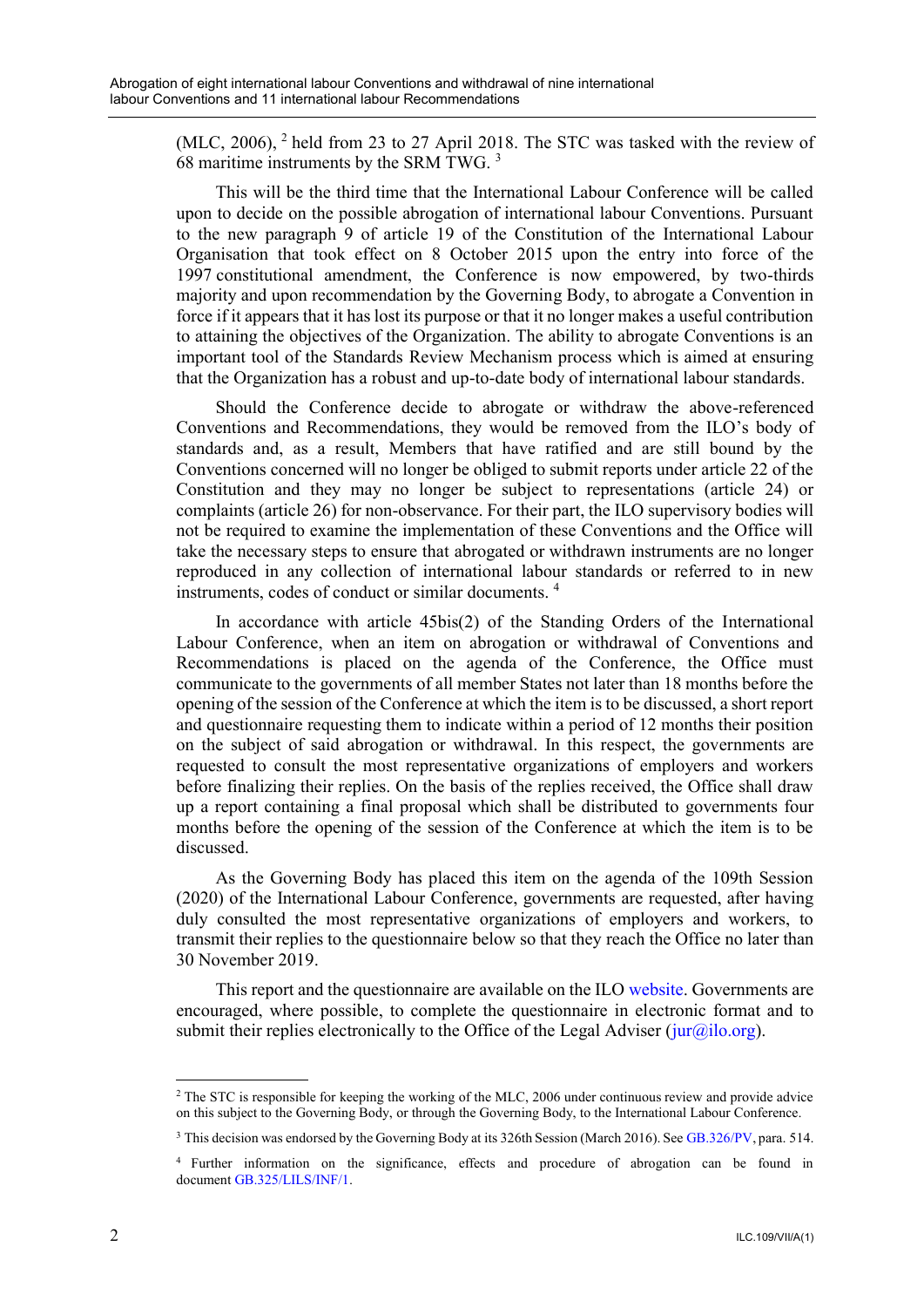# <span id="page-7-0"></span>**Status of Conventions Nos 8, 9, 16, 53, 73, 74, 91 and 145**

### **Unemployment Indemnity (Shipwreck) Convention, 1920 (No. 8)**

1. Convention No. 8 was adopted in 1920 with a view to ensuring that seafarers are indemnified when unemployed as a result of loss or foundering of a vessel. Convention No. 8 was ratified by 60 member States, most recently by Montenegro in 2006. To date, ratification of the MLC, 2006 has resulted in the denunciation of Convention No. 8 by 46 States while 14 member States still remain bound by it.

2. The MLC, 2006 contains similar wording to that of Convention No. 8. Although the protection offered to seafarers under that Convention still appears relevant, its scope is rather limited as compared to all the other elements of protection that are consolidated in the MLC, 2006. The STC recommended to classify Convention No. 8 as "outdated", propose its abrogation and encourage States which have already ratified the MLC, 2006, but remain bound by Convention No. 8 in respect of non-metropolitan territories, to extend the application of the MLC, 2006 to those territories.

### **Placing of Seamen Convention, 1920 (No. 9)**

3. Convention No. 9 was adopted in 1920 to prohibit placement of seafarers for pecuniary gain. Convention No. 9 was ratified by 41 member States, most recently by Montenegro in 2006. To date, ratification of Convention No. 179 and of the MLC, 2006 has resulted in the denunciation of Convention No. 9 by 30 member States while ten States still remain bound by it.

4. Since the adoption of Convention No. 9, practices related to maritime employment have evolved considerably due to the internationalization of crews and regular use of recruitment and placement agencies. The MLC, 2006, through consolidation of Convention No. 179 and Recommendation No. 186, recognizes the evolution of the practice in this area and provides for strict supervision of recruitment and placement agencies. The STC recommended to classify Convention No. 9 as "outdated", propose its abrogation, encourage States which remain bound by Convention No. 9 to ratify the MLC, 2006 and encourage States which have already ratified the MLC, 2006, but remain bound by Convention No. 9 in respect of non-metropolitan territories, to extend the application of the MLC, 2006 to those territories.

# **Medical Examination of Young Persons (Sea) Convention, 1921 (No. 16)**

5. Convention No. 16 was adopted in 1921 in order to set out an obligation to produce a medical certificate, signed by a doctor who had to be approved by the competent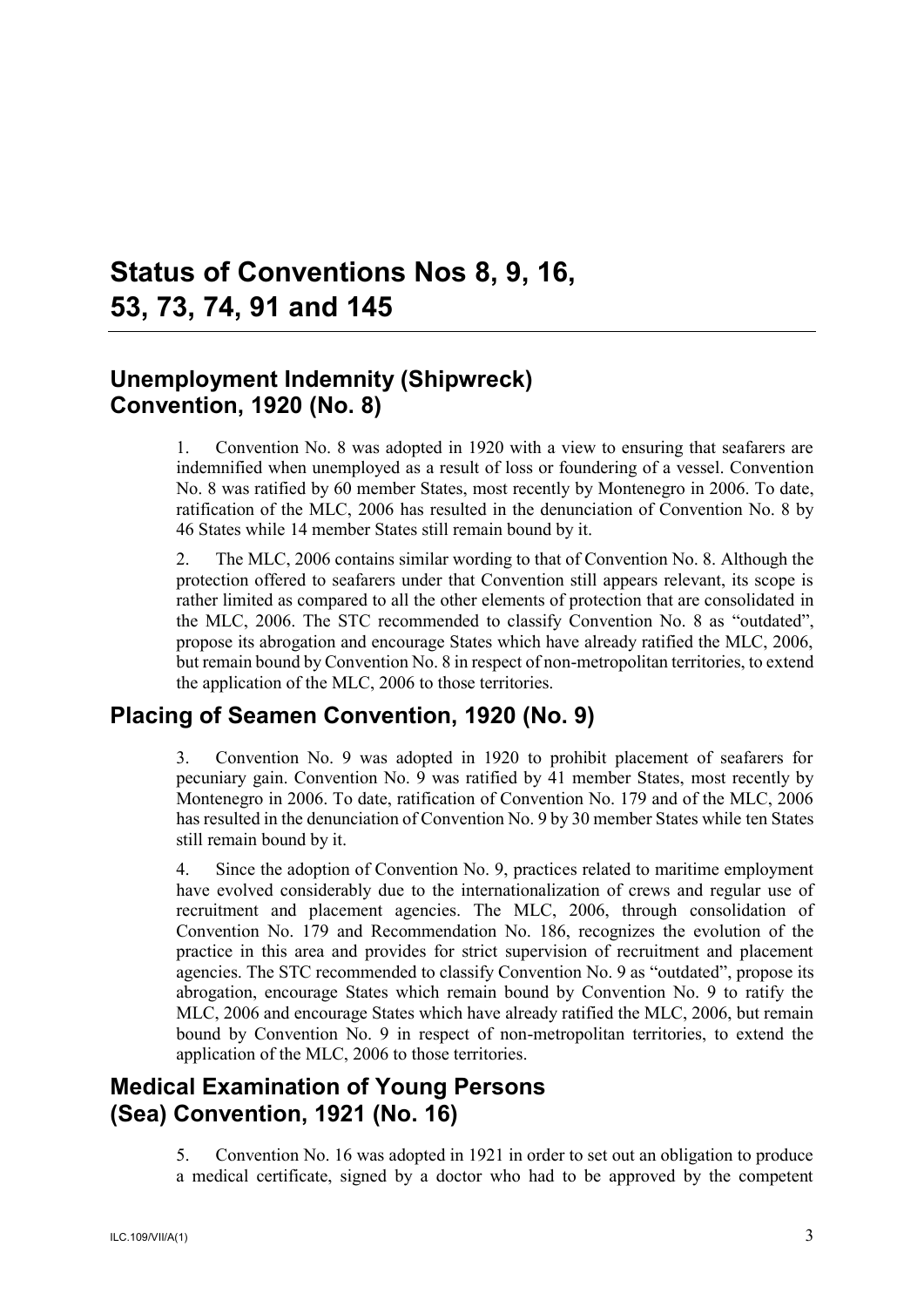authority, attesting fitness to work for all children and young seafarers under 18 years of age employed on vessels, ships or boats engaged in maritime navigation. Convention No. 16 was ratified by 82 member States, most recently by Montenegro in 2006. To date, ratification of the MLC, 2006 has resulted in the denunciation of Convention No. 16 by 57 States while 25 member States still remain bound by it.

6. The MLC, 2006, which updated and furthered certain basic principles contained in Convention No. 16, offers broader protection for seafarers and contains more detailed provisions governing the qualifications of the medical practitioner issuing the medical certificate and stricter provisions for derogations from its obligations in urgent cases. While 25 States remain bound by this Convention, 20 of them are parties to the IMO's International Convention on Standards of Training, Certification and Watchkeeping for Seafarers (STCW), 1978, as amended, which contains similar provisions on this matter. It is noted that compliance with the STCW is considered to give effect to the relevant provisions of the MLC, 2006. The STC recommended to classify Convention No. 16 as "outdated" and propose its abrogation; encourage States which have already ratified the MLC, 2006, but remain bound by Convention No. 16 in respect of non-metropolitan territories, to extend the application of the MLC, 2006 to those territories; and request the Office to launch an initiative to promote ratification on a priority basis of the MLC, 2006 among those countries still bound by Convention No. 16.

#### **Officers' Competency Certificates Convention, 1936 (No. 53)**

7. Convention No. 53 was adopted in 1936 to ensure that officers performing their duties on board vessels would hold a certificate of competency issued or approved by the public authorities of the flag State. Convention No. 53 was ratified by 37 member States, most recently by Montenegro in 2006. To date, ratification of the MLC, 2006 has resulted in the denunciation of Convention No. 53 by 25 States, while 12 member States still remain bound by it.

8. Convention No. 53 was revised by the MLC, 2006 and appears to be outdated in terms of modern standards, which derive from the STCW. Additionally, the ILO transferred to the IMO the responsibility for provisions relating to training and certification for able seafarers, with the exception of ships' cooks. All but one State from among those that remain bound by Convention No. 53 have already ratified the STCW. The STC recommended to classify Convention No. 53 as "outdated" and propose its abrogation; encourage States which have already ratified the MLC, 2006, but remain bound by Convention No. 53 in respect of non-metropolitan territories, to extend the application of the MLC, 2006 to those territories; and request the Office to launch an initiative to promote ratification on a priority basis of the MLC, 2006 among those countries still bound by Convention No. 53.

# **Medical Examination (Seafarers) Convention, 1946 (No. 73)**

9. Convention No. 73 was adopted in 1946 to ensure that a medical practitioner certifies fitness for work of seafarers. Convention No. 73 was ratified by 46 member States, most recently by Montenegro in 2006. To date, ratification of the MLC, 2006 has resulted in the denunciation of Convention No. 73 by 35 States while 11 member States still remain bound by it.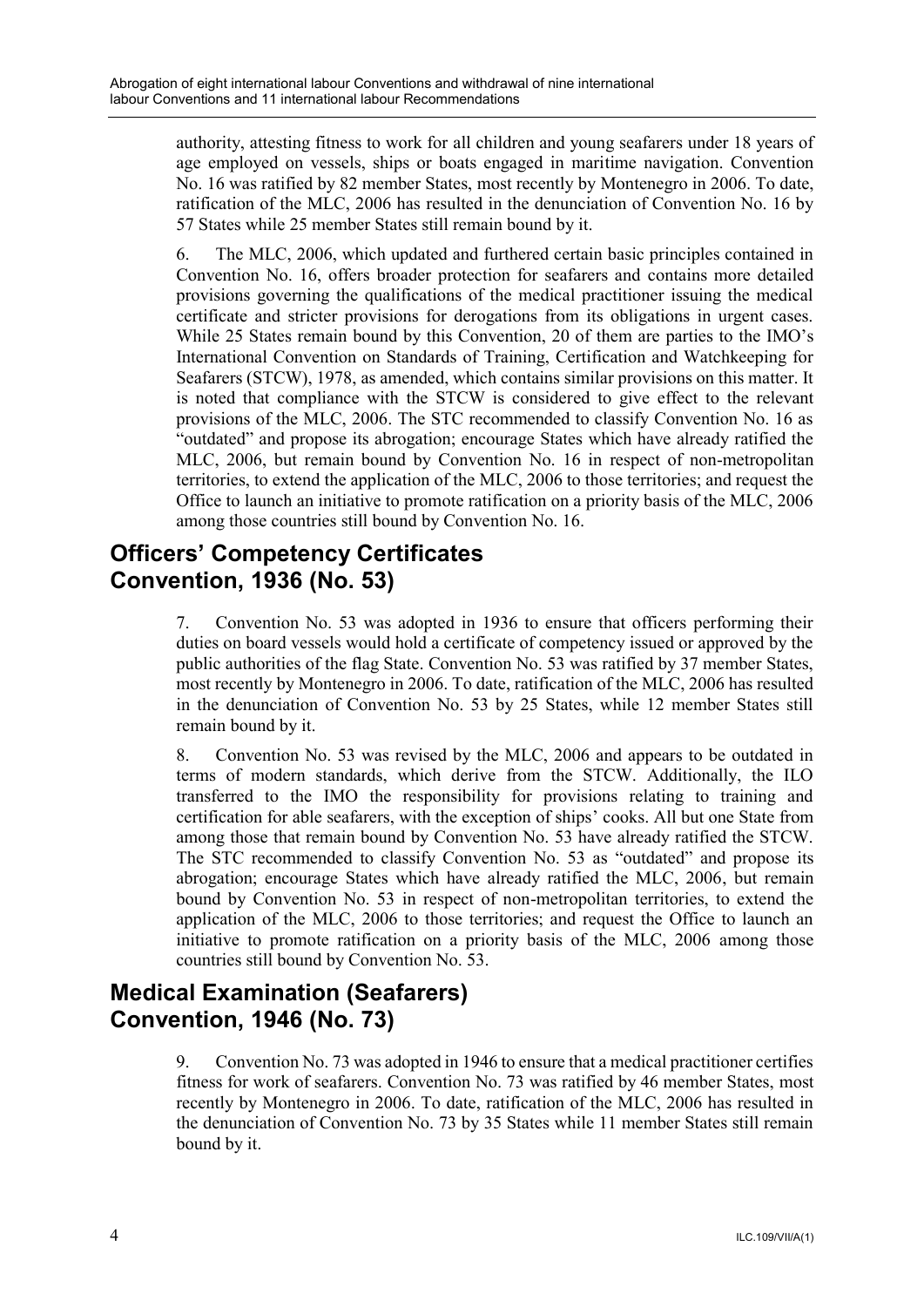10. The provisions of Convention No. 73 were incorporated into the MLC, 2006 which improved the effectiveness of the ILO requirements on the medical examination of seafarers through inspection. In addition, only three States remaining bound by Convention No. 73 are not parties to the STCW, compliance with which is considered to implement the relevant provisions of the MLC, 2006. The STC recommended to classify Convention No. 73 as "outdated" and propose its abrogation; encourage States which have already ratified the MLC, 2006, but remain bound by Convention No. 73 in respect of nonmetropolitan territories, to extend the application of the MLC, 2006 to those territories; and request the Office to launch an initiative to promote ratification on a priority basis of the MLC, 2006 among those countries still bound by Convention No. 73.

#### **Certification of Able Seamen Convention, 1946 (No. 74)**

11. Convention No. 74 was adopted in 1946 to complement the ILO's standards on the training of seafarers by prohibiting the engagement of seafarers who were not deemed to be competent to perform certain duties and did not hold a certificate of competency. Convention No. 74 was ratified by 29 member States, most recently by Montenegro in 2006. To date, ratification of the MLC, 2006 has resulted in the denunciation of Convention No. 74 by 24 member States while five still remain bound by it.

12. Convention No. 74 was revised by the MLC, 2006. As in the case of Convention No. 53, it appears to be outdated in light of more recent regulations, which derive from the STCW. It is recalled that the ILO transferred to the IMO the responsibility for provisions relating to training and certification for able seafarers, with the exception of ships' cooks. All but one State from among those that are still bound by Convention No. 74 have already ratified the STCW. The STC recommended to classify Convention No. 74 as "outdated" and propose its abrogation; encourage States which have already ratified the MLC, 2006, but remain bound by Convention No. 74 in respect of non-metropolitan territories, to extend the application of the MLC, 2006 to those territories; and request the Office to launch an initiative to promote ratification on a priority basis of the MLC, 2006 among those countries still bound by Convention No. 74.

#### **Paid Vacations (Seafarers) Convention (Revised), 1949 (No. 91)**

13. Convention No. 91 was adopted in 1949 and slightly revises Convention No. 72 with regard to the calculation of the usual remuneration payable during the holiday. Convention No. 91 was ratified by 25 member States, most recently by Montenegro in 2006. To date, ratification of Convention No. 146 and of the MLC, 2006 have resulted in the denunciation of Convention No. 91 by 18 member States while seven still remain bound by it.

14. Convention No. 91 was revised by the MLC, 2006. The protection afforded by this Convention is no longer considered to correspond to the requirements of the most recent instruments. The STC recommended to classify Convention No. 91 as "outdated", propose its abrogation and encourage States still bound by this Convention to ratify the MLC, 2006.

#### **Continuity of Employment (Seafarers) Convention, 1976 (No. 145)**

15. Convention No. 145 was adopted in 1976 to ensure continuous or regular employment for qualified seafarers and, in so doing, to provide shipowners with a stable and competent workforce. Convention No. 145 was ratified by 12 member States, most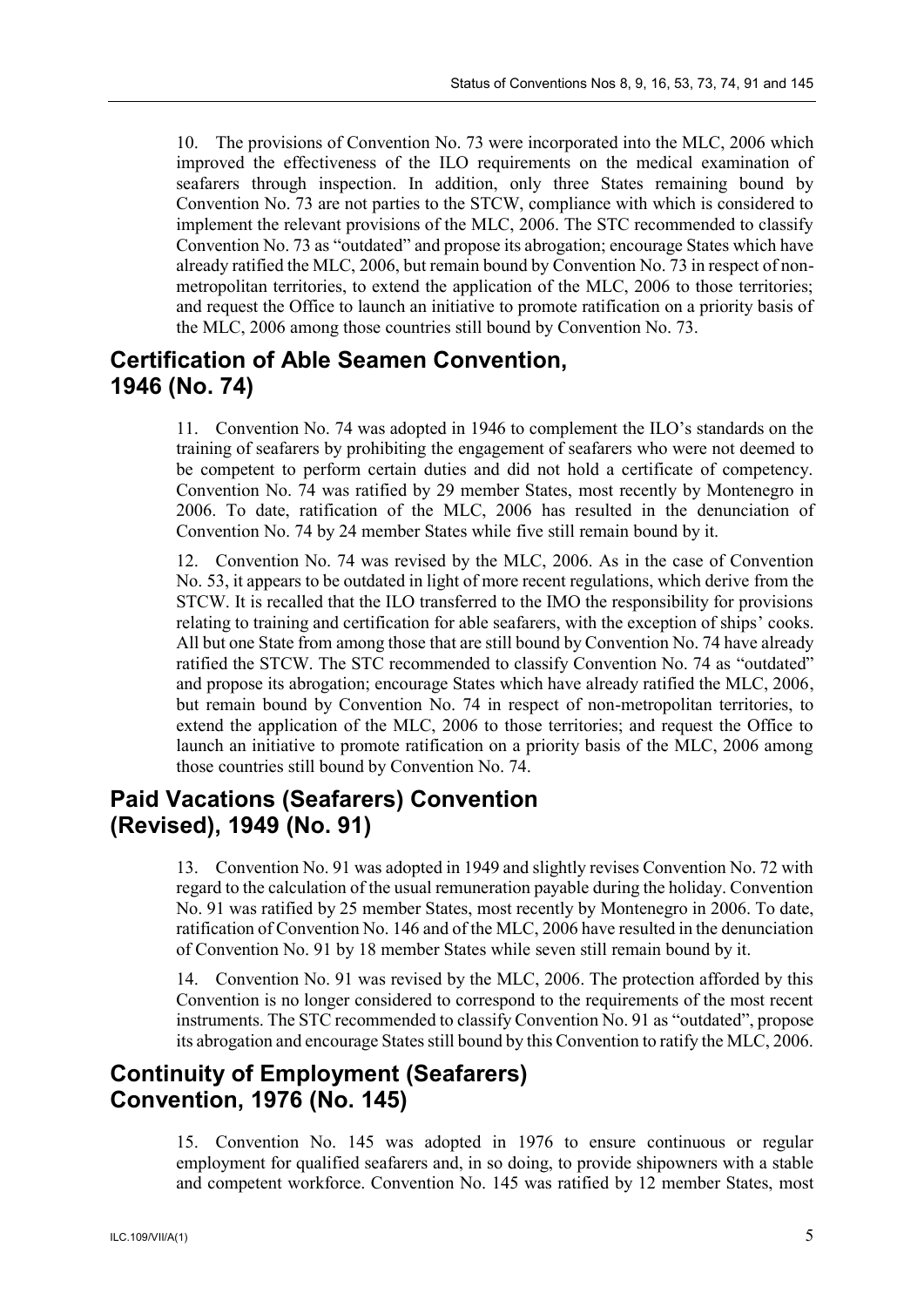recently by Brazil in 1990. To date, ratification of the MLC, 2006 has resulted in the denunciation of Convention No. 145 by 12 member States while five still remain bound by it.

16. While maintaining the objective of Convention No. 145, the MLC, 2006 has adopted an approach which is considered to be more suitable to today's maritime sector. The MLC, 2006 remains, therefore, the only instrument that reflects the tripartite consensus on the question of continuity of employment. The STC recommended to classify Convention No. 145 as "outdated", propose its abrogation and encourage States which have already ratified the MLC, 2006, but remain bound by Convention No. 145 in respect of nonmetropolitan territories, to extend the application of the MLC, 2006 to those territories.

*Do you consider that the eight above-referenced Conventions should be abrogated?*

 $Yes \Box No$ 

*If you replied "no" to the above question, please indicate which Convention or Conventions among the above-listed instruments you consider has not lost its purpose or that still makes a useful contribution to attaining the objectives of the Organization and the reasons thereof.*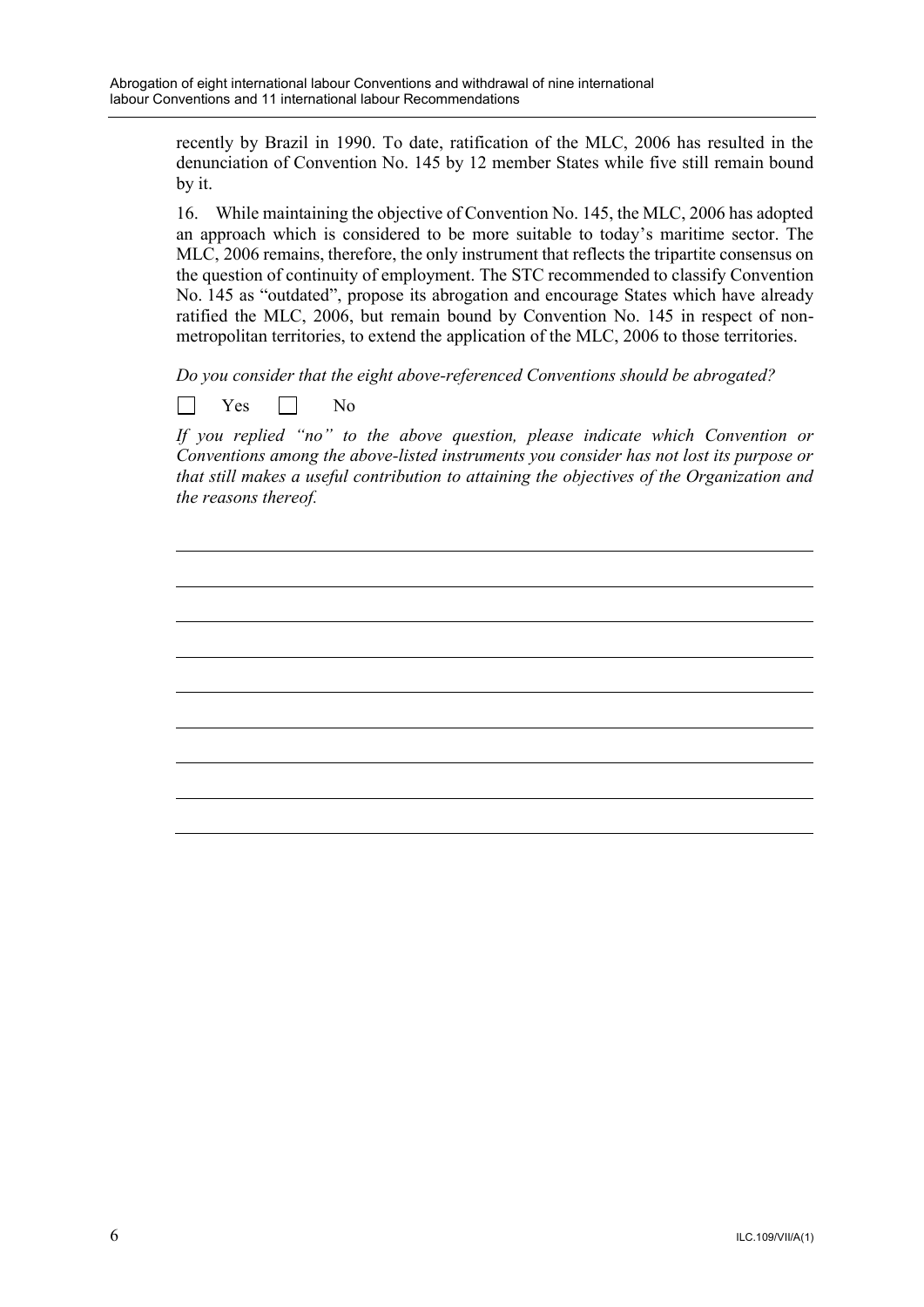# <span id="page-11-0"></span>**Status of Conventions Nos 7, 54, 57, 72, 76, 93, 109, 179 and 180**

#### **Minimum Age (Sea) Convention, 1920 (No. 7)**

17. Convention No. 7 was adopted in 1920, setting, with two exceptions, the minimum age to work on board ships and boats engaged in maritime navigation at 14. Convention No. 7 was ratified by 53 member States. To date, ratification of Convention No. 138 and of the MLC, 2006 has resulted in the denunciation of Convention No. 7 by 52 States. Convention No. 7 provides for a minimum age which is no longer considered suitable in light of the ILO's most modern standards. The STC recommended to classify this Convention as "outdated" and propose its withdrawal.

#### **Holidays with Pay (Sea) Convention, 1936 (No. 54)**

18. Convention No. 54 was adopted in 1936 setting the minimum annual holiday with pay for masters and officers at 12 working days against nine days for other seafarers. The Convention also seeks to render void any agreement to relinquish the right to holidays. Having received only six ratifications, Convention No. 54 never met the conditions for its entry into force. It has been denounced by two member States. Annual leave with pay is now covered under the MLC, 2006 which provides for stronger protections for seafarers. The STC recommended to classify Convention No. 54 as "outdated" and propose its withdrawal.

#### **Hours of Work and Manning (Sea) Convention, 1936 (No. 57)**

19. Convention No. 57 was adopted in 1936 fixing the maximum hours of work for seafarers at 56 hours per week and eight hours per day. Having received only three ratifications, Convention No. 57 never met the conditions for its entry into force. It has been denounced by two member States. The MLC, 2006 is the only up-to-date instrument concerning hours of work and wages. The STC recommended to classify this Convention as "outdated" and propose its withdrawal.

#### **Paid Vacations (Seafarers) Convention, 1946 (No. 72)**

20. Convention No. 72 was adopted in 1946 slightly increasing seafarers' entitlement to leave with pay. Having received only five ratifications, Convention No. 72 never met the conditions for its entry into force. It has been denounced by four member States as a result of the ratification of Convention No. 91. The MLC, 2006 contains the most adequate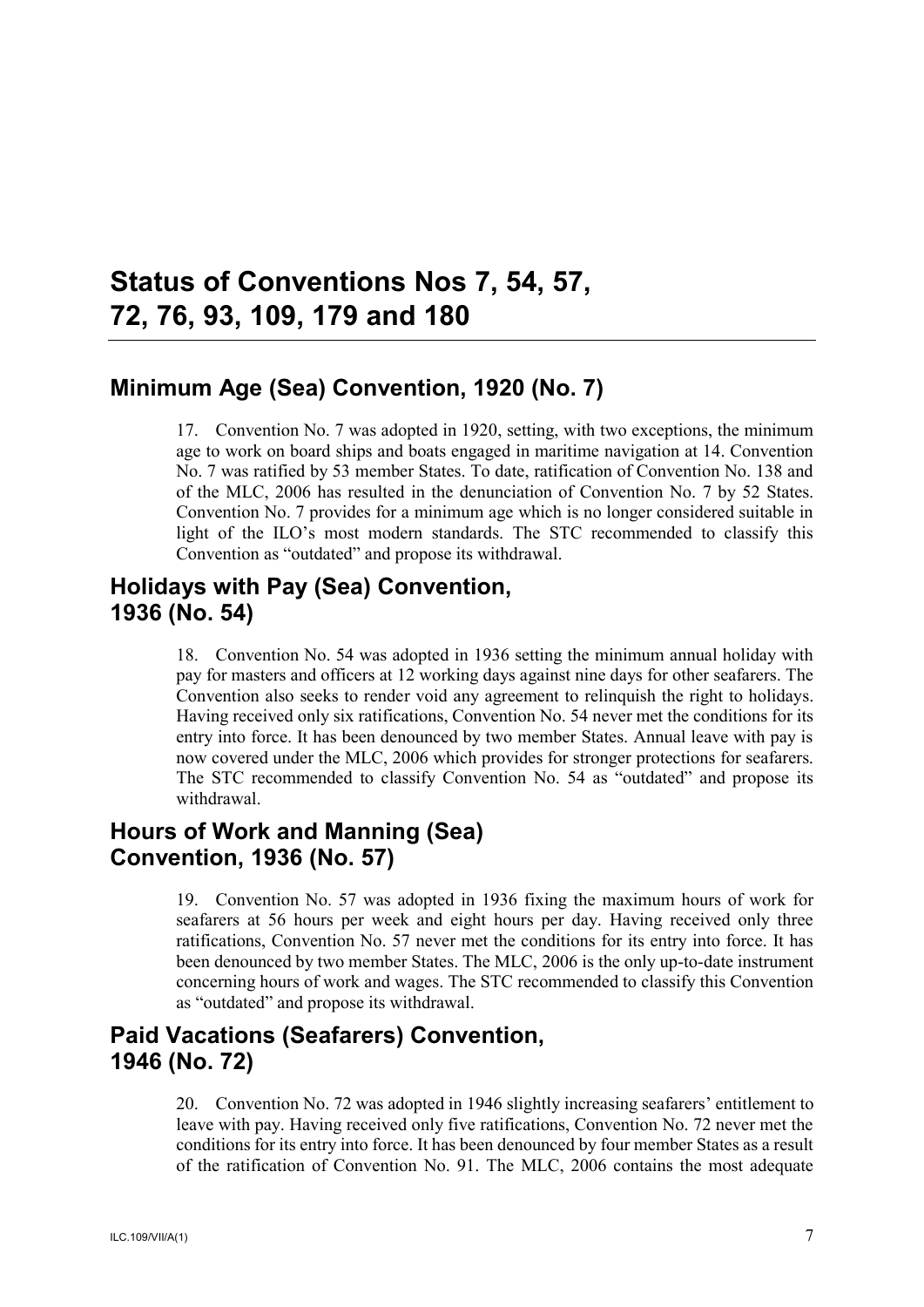protection for seafarers with respect to annual leave with pay. The STC recommended to classify Convention No. 72 as "outdated" and propose its withdrawal.

#### **Wages, Hours of Work and Manning (Sea) Convention, 1946 (No. 76)**

21. Convention No. 76 was adopted in 1946 to revise Convention No. 57. Having received no ratifications, Convention No. 76 never entered into force. The MLC, 2006 is the only up-to-date instrument concerning hours of work and wages. The STC recommended to classify this Convention as "outdated" and propose its withdrawal.

#### **Wages, Hours of Work and Manning (Sea) Convention (Revised), 1949 (No. 93)**

22. Convention No. 93 was adopted in 1949 to revise Conventions Nos 57 and 76 and provides for a similar level of protection to that of Convention No. 76. Having received only five ratifications, Convention No. 93 never met the conditions for its entry into force. The MLC, 2006 is the only up-to-date instrument concerning hours of work and wages. The STC recommended to classify this Convention as "outdated" and propose its withdrawal.

### **Wages, Hours of Work and Manning (Sea) Convention (Revised), 1958 (No. 109)**

23. Convention No. 109 was adopted in 1958 to revise Convention No. 93. It provides a level of protection comparable to that of Convention No. 93. Having received only 15 ratifications, Convention No. 109 never met the conditions for its entry into force. It has been denounced by ten member States. The MLC, 2006 is the only up-to-date instrument concerning hours of work and wages. The STC recommended to classify this Convention in the list of "outdated" standards and propose its withdrawal.

### **Recruitment and Placement of Seafarers Convention, 1996 (No. 179)**

24. Convention No. 179 was adopted in 1996 to revisit the principle of the prohibition of the placement of seafarers for pecuniary gain and define the minimum framework that must regulate such activities. Convention No. 179 was ratified by ten member States, which have all subsequently denounced it as a result of the ratification of the MLC, 2006. Convention No. 179 is therefore no longer in force. The protective coverage of this Convention has been largely incorporated into the MLC, 2006 and has been rendered more effective through certification and inspection. The STC recommended to classify this Convention as "outdated" and propose its withdrawal.

# **Seafarers' Hours of Work and the Manning of Ships Convention, 1996 (No. 180)**

25. Convention No. 180 was adopted in 1996 to revise all previous Conventions dealing with wages, hours of work and manning at sea. Convention No. 180 was ratified by 21 member States, which have all subsequently denounced the Convention as a result of the ratification of the MLC, 2006. Convention No. 180 is therefore no longer in force. The protective coverage of this Convention has been largely incorporated into the MLC, 2006.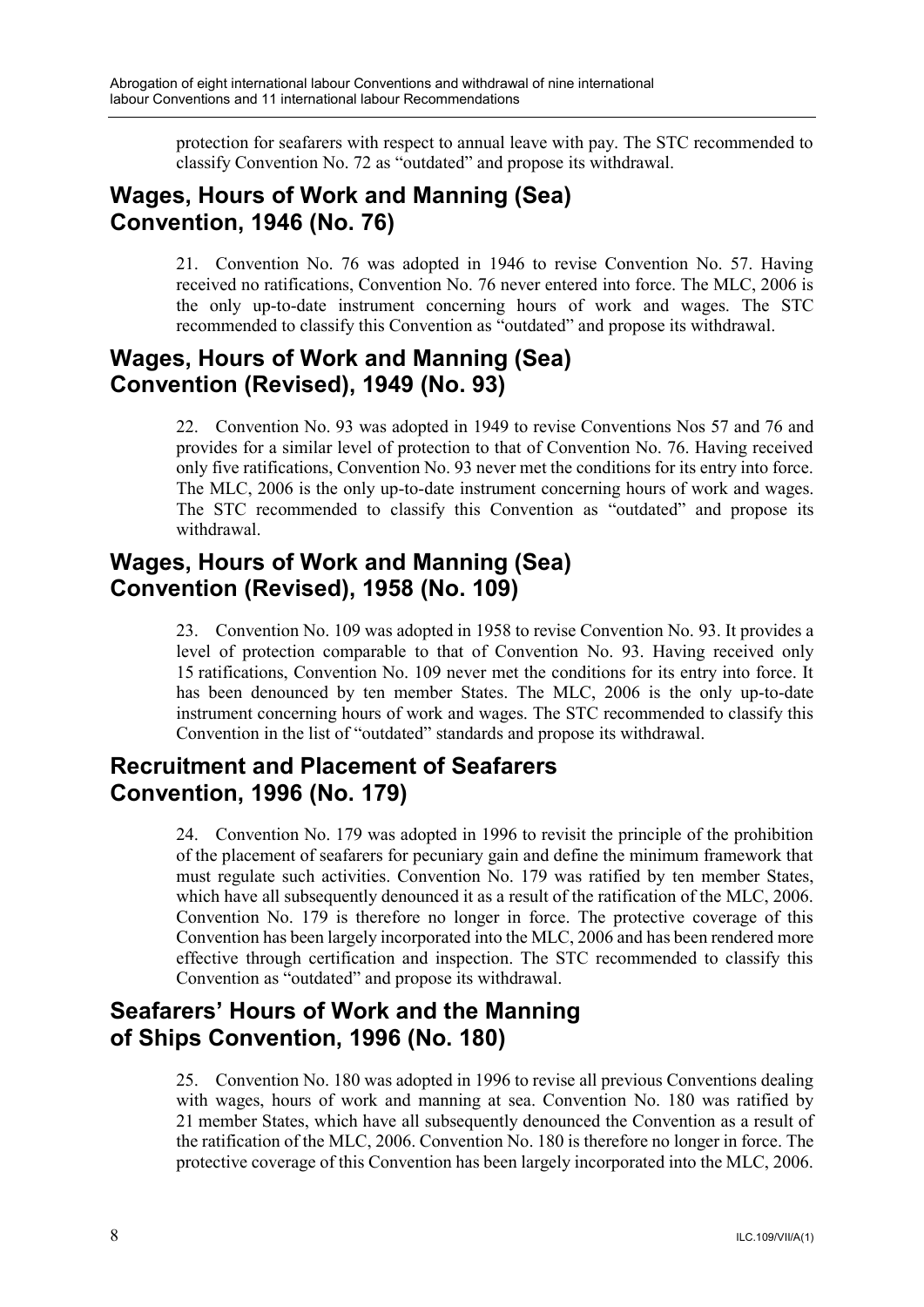The STC recommended to classify this Convention as "outdated" and propose its withdrawal.

*Do you consider that the nine above-referenced Conventions should be withdrawn?*

 $\Box$  $Yes \Box No$ 

*If you replied "no" to the above question, please indicate which Convention or Conventions among the above-listed instruments you consider has not lost its purpose or that still makes a useful contribution to attaining the objectives of the Organization and the reasons thereof.*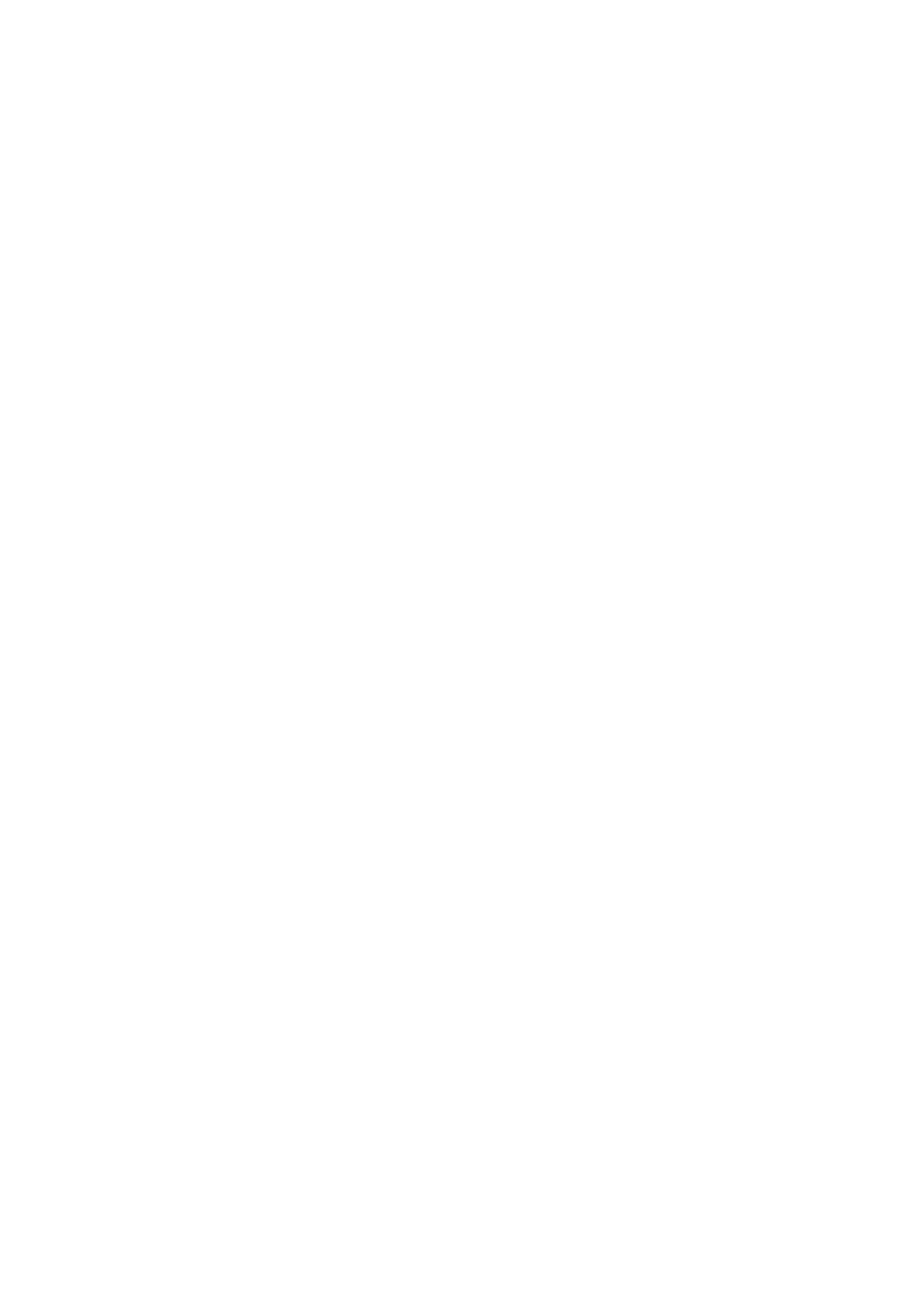# <span id="page-15-0"></span>**Status of Recommendations Nos 27, 31, 49, 107, 137, 139, 153, 154, 174, 186 and 187**

#### **Repatriation (Ship Masters and Apprentices) Recommendation, 1926 (No. 27)**

26. Recommendation No. 27 was adopted in 1926 to recommend that steps should be taken to provide for the repatriation of captains and duly indentured apprentices, who are not covered by the terms of Convention No. 23. This Recommendation was revised by Convention No. 166 and Recommendation No. 174. The STC recommended to classify this Recommendation as "outdated" and propose its withdrawal.

### **Prevention of Industrial Accidents Recommendation, 1929 (No. 31)**

27. Recommendation No. 31 was adopted in 1929 to recommend principles and rules to be taken into consideration for the prevention of industrial accidents. Most of the principles contained in this Recommendation were included in more up-to-date instruments such as Convention No. 155 and its Protocol, Convention No. 161 and Convention No. 187 and the associated Recommendations. The SRM TWG recommended to classify Recommendation No. 31 as "outdated" and propose its withdrawal.

#### **Hours of Work and Manning (Sea) Recommendation, 1936 (No. 49)**

28. Recommendation No. 49 was adopted in 1936 to recommend that member States should investigate the conditions on board vessels engaged only in national coasting trade and take all necessary measures to prevent overwork and insufficient manning. The STC recommended to classify Recommendation No. 49 as "outdated" and propose its withdrawal.

### **Seafarers' Engagement (Foreign Vessels) Recommendation, 1958 (No. 107)**

29. Recommendation No. 107 was adopted in 1958 to discourage seafarers from joining vessels registered in a foreign country unless adequate protection is offered. Its provisions seem to be completely outdated as regards the approach to maritime employment. The STC recommended to classify this Recommendation as "outdated" and propose its withdrawal.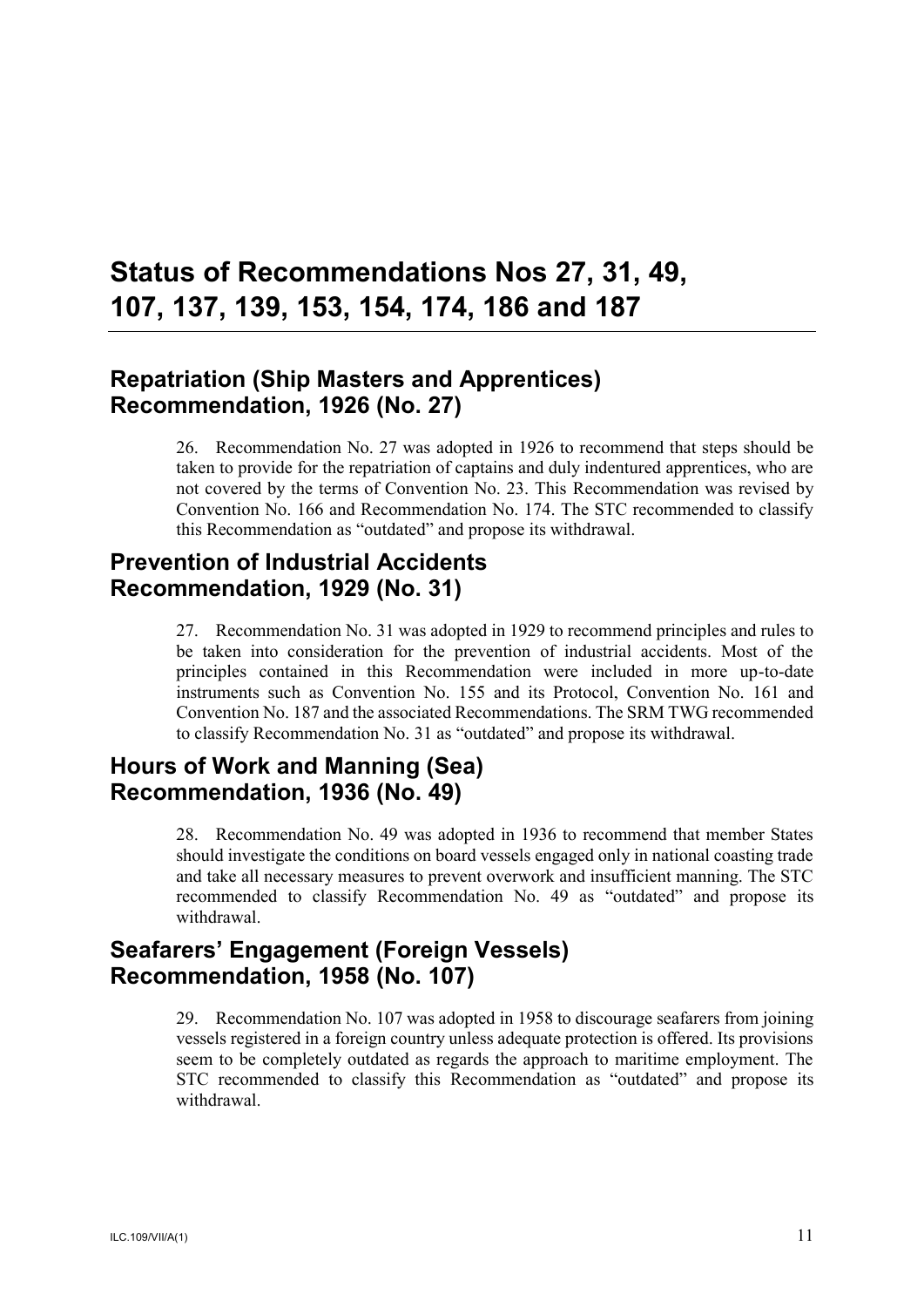#### **Vocational Training (Seafarers) Recommendation, 1970 (No. 137)**

30. Recommendation No. 137 was adopted in 1970 to provide guidance for the adoption of national policies for the training of seafarers. It was revised by the MLC, 2006. The STC recommended to classify this Recommendation as "outdated" and propose its withdrawal.

### **Employment of Seafarers (Technical Developments) Recommendation, 1970 (No. 139)**

31. Recommendation No. 139 was adopted in 1970 to address the decline in seafaring jobs caused by technological developments. While the issue of technical developments is not addressed specifically by the MLC, 2006, the protection sought by the Recommendation is largely assured by various regulations. The STC recommended to classify this Recommendation as "outdated" and propose its withdrawal.

#### **Protection of Young Seafarers Recommendation, 1976 (No. 153)**

32. Recommendation No. 153 was adopted in 1976 to provide guidance on occupational safety and health, education, vocational guidance and training, working hours and repatriation with regard to the working conditions of young seafarers and all young persons under 18 years of age employed on board ships. Recommendation No. 153 was largely incorporated into the MLC, 2006. Provisions which are not covered by the MLC, 2006 have been embraced by other instruments of general scope. The STC recommended to classify this Recommendation as "outdated" and propose its withdrawal.

# **Continuity of Employment (Seafarers) Recommendation, 1976 (No. 154)**

33. Recommendation No. 154 was adopted in 1976 to supplement Convention No. 145 and provide further guidance on continuity of employment. While maintaining the objective of Recommendation No. 154, the MLC, 2006 has adopted an approach which is considered to be more suitable to today's maritime sector. The MLC, 2006 remains, therefore, the only instrument that reflects the tripartite consensus on the question of continuity of employment. The STC recommended to classify this Recommendation as "outdated" and propose its withdrawal.

### **Repatriation of Seafarers Recommendation, 1987 (No. 174)**

34. Recommendation No. 174 was adopted in 1987 to provide guidance in case of failure of the shipowner or of the flag State to meet their obligations. The content of the Recommendation has been incorporated into the MLC, 2006. The STC recommended to classify this Recommendation as "outdated" and propose its withdrawal.